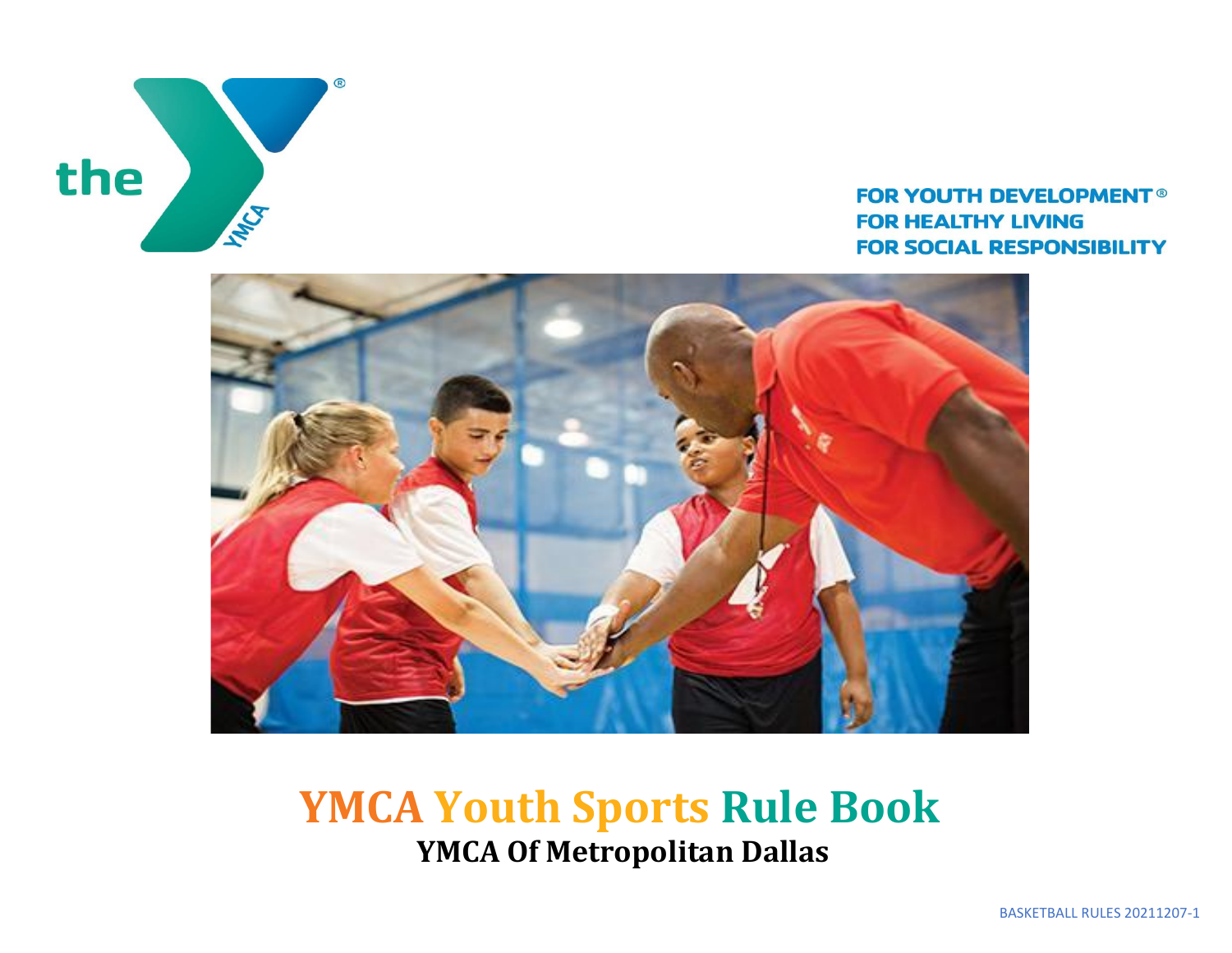# **YMCA of Metropolitan Dallas**

|                                 | Ball<br><b>Size</b> | Goal<br>Height   | <b>Time</b><br>Outs | Game<br>Length | <b>Free Throws</b> | <b>Defense</b> | <b>Back Court</b><br><b>Guarding</b> | OT        | Shot<br><b>Blocking</b> | <b>Stealing Off</b><br><b>Dribble</b> | <b>Keeping</b><br>Score | <b>Screening</b> | <b>Officials</b>    | Foul<br>Outs | <b>Team Fouls</b><br>Kept |
|---------------------------------|---------------------|------------------|---------------------|----------------|--------------------|----------------|--------------------------------------|-----------|-------------------------|---------------------------------------|-------------------------|------------------|---------------------|--------------|---------------------------|
| Pre-K                           | 27.5<br>Lite        | 6 ft             | 2 per<br>half       | $6- min$       | None               | Man            | <b>No</b>                            | No        | <b>No</b>               | <b>No</b>                             | <b>No</b>               | No               | 1 official          | <b>No</b>    | No                        |
| Kinder                          | 27.5<br>Lite        | 8 ft             | 2 per<br>half       | 8- min         | None               | Man            | No                                   | No        | No                      | No                                    | Yes                     | No               | 1 official          | No           | No                        |
| 1st Grade<br><b>Boys</b>        | 27.5                | 8ft              | 2 per<br>half       | $8- min$       | 10 ft              | Man            | <b>No</b>                            | <b>No</b> | Yes                     | <b>No</b>                             | Yes                     | <b>No</b>        | 1 or 2<br>officials | Yes          | Yes                       |
| 1st Grade<br>Girls              | 27.5                | 8 ft             | 2 per<br>half       | 8- min         | 10 ft              | Man            | No                                   | No        | Yes                     | No                                    | Yes                     | No               | 1 or 2<br>officials | Yes          | Yes                       |
| 2nd Grade<br><b>Boys</b>        | 27.5                | 8ft              | 2 per<br>half       | 8-min          | 10 ft              | Man            | <b>No</b>                            | No        | Yes                     | <b>No</b>                             | Yes                     | No               | 1 or 2<br>officials | Yes          | Yes                       |
| 2nd Grade<br>Girls              | 27.5                | 8ft              | 2 per<br>half       | 8-min          | 10 ft              | Man            | No                                   | No        | Yes                     | No                                    | Yes                     | No               | 1 or 2<br>officials | Yes          | Yes                       |
| 3rd Grade<br><b>Boys</b>        | 28.5                | 10 ft            | 2 per<br>half       | $10- min$      | $15$ ft            | Man/Zone       | Yes                                  | No        | Yes                     | Yes                                   | Yes                     | Yes              | 2 officials         | Yes          | Yes                       |
| 3rd Grade<br>Girls              | 28.5                | 10 <sub>ft</sub> | 2 per<br>half       | 10- min        | 15 ft              | Man/Zone       | Yes                                  | No        | Yes                     | Yes                                   | Yes                     | Yes              | 2 officials         | Yes          | Yes                       |
| 4th Grade<br><b>Boys</b>        | 28.5                | 10 ft            | 2 per<br>half       | $10 - min$     | 15 <sub>ft</sub>   | Man/Zone       | Yes                                  | No        | Yes                     | Yes                                   | Yes                     | Yes              | 2 officials         | Yes          | Yes                       |
| 4th Grade<br>Girls              | 28.5                | 10 <sub>ft</sub> | 2 per<br>half       | $10- min$      | 15ft               | Man/Zone       | Yes                                  | No        | Yes                     | Yes                                   | Yes                     | Yes              | 2 officials         | Yes          | Yes                       |
| <b>5th Grade</b><br><b>Boys</b> | 29.5                | 10 ft            | 2 per<br>half       | $10- min$      | 15 <sub>ft</sub>   | Man/Zone       | Yes                                  | No        | Yes                     | Yes                                   | Yes                     | Yes              | 2 officials         | Yes          | Yes                       |
| 5th Grade<br>Girls              | 28.5                | 10 <sub>ft</sub> | 2 per<br>half       | $10- min$      | 15ft               | Man/Zone       | Yes                                  | No        | Yes                     | Yes                                   | Yes                     | Yes              | 2 officials         | Yes          | Yes                       |
| 6th Grade<br><b>Boys</b>        | 29.5                | 10 ft            | 2 per<br>half       | $10- min$      | 15 <sub>ft</sub>   | Man/Zone       | Yes                                  | No        | Yes                     | Yes                                   | Yes                     | Yes              | 2 officials         | Yes          | Yes                       |
| 6th Grade<br>Girls              | 28.5                | 10 <sub>ft</sub> | 2 per<br>half       | $10- min$      | 15ft               | Man/Zone       | Yes                                  | No        | Yes                     | Yes                                   | Yes                     | Yes              | 2 officials         | Yes          | Yes                       |
| 7th Grade<br><b>Boys</b>        | 29.5                | 10 ft            | 2 per<br>half       | $10- min$      | 15ft               | Man/Zone       | Yes                                  | No        | Yes                     | Yes                                   | Yes                     | Yes              | 2 officials         | Yes          | Yes                       |
| 7th Grade<br>Girls              | 28.5                | 10 <sub>ft</sub> | 2 per<br>half       | $10- min$      | 15ft               | Man/Zone       | Yes                                  | No        | Yes                     | Yes                                   | Yes                     | Yes              | 2 officials         | Yes          | Yes                       |
| 8th Grade<br>Boys               | 29.5                | 10 ft            | 2 per<br>half       | $10- min$      | 15 <sub>ft</sub>   | Man/Zone       | Yes                                  | No        | Yes                     | Yes                                   | Yes                     | Yes              | 2 officials         | Yes          | Yes                       |
| 8th Grade<br>Girls              | 28.5                | 10 ft            | 2 per<br>half       | $10- min$      | 15ft               | Man/Zone       | Yes                                  | No        | Yes                     | Yes                                   | Yes                     | Yes              | 2 officials         | Yes          | Yes                       |

• **Home Team will provide a volunteer to keep score, Away Team will provide a volunteer to keep the book.**

- **1-and-1 will be shot on the**  $7<sup>th</sup>$  **team foul, double bonus will happen on the**  $10<sup>th</sup>$  **+ team foul.**
- **2 min OT will be played in case of a tie only during playoffs. If still tied after first 2-minute OT the winner will be determined by next goal wins.**
- Substitutions will be made halfway through the quarter for the 1<sup>st</sup>-3<sup>rd</sup> quarters. 4<sup>th</sup> quarter will be open substitutions on any dead ball.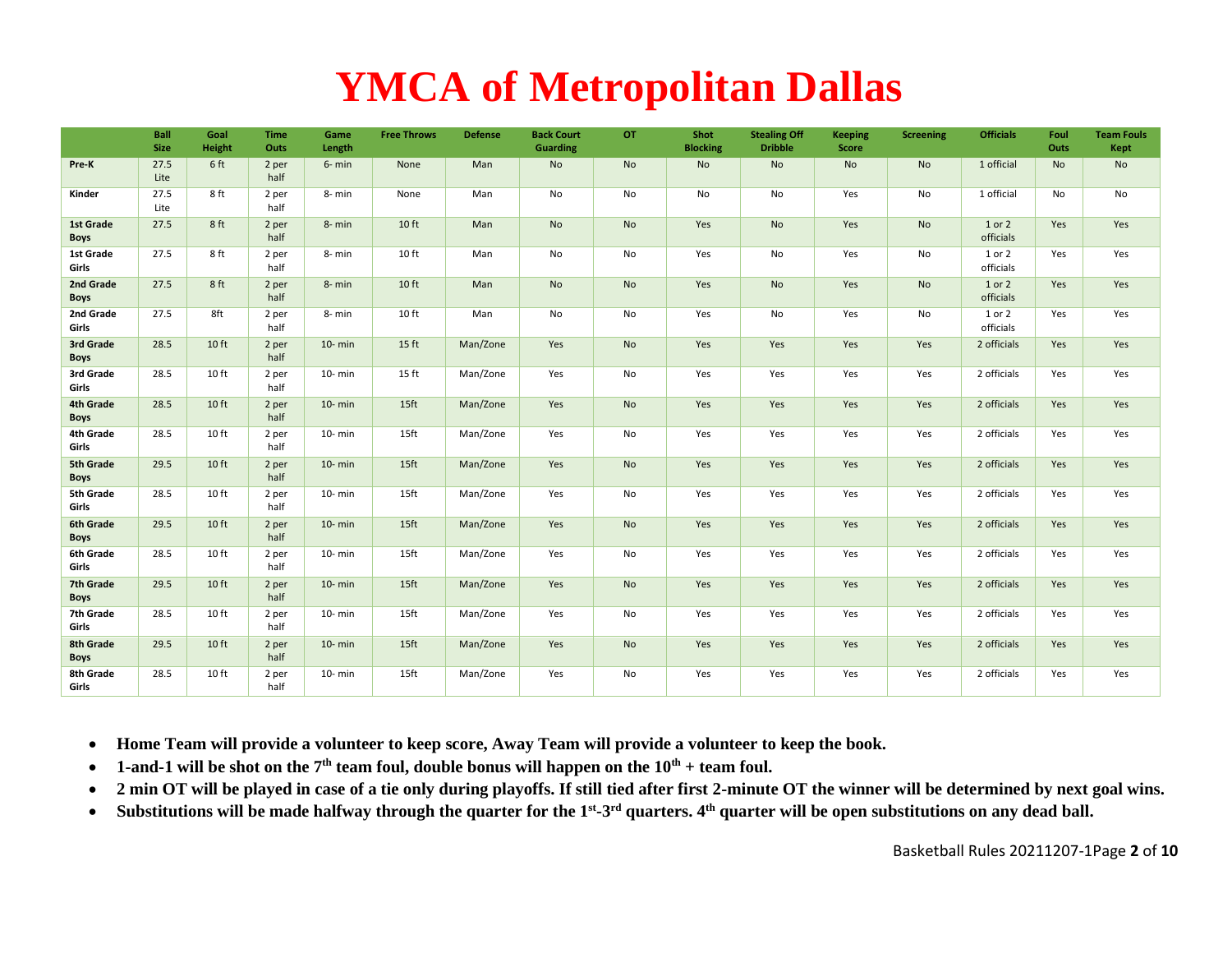

## WIN OR LOSE, I PLEDGE BEFORE GOD TO DO THE BEST THAT I CAN TO BE A TEAM PLAYER, AND TO RESPECT MY TEAMMATES, MY OPPONENTS AND OFFICIALS TO IMPROVE MYSELF IN SPIRIT, MIND AND BODY.

#### *Parent Code of Conduct*

- 1. **Do not force an unwilling child to participate in sports**
- 2. **Remember children are involved in organized sports for their enjoyment not yours.**
- 3. **Encourage your child to always play by the rules.**
- 4. **Teach your child that honest effort is as important as victory so that the result of each game is accepted without undue disappointment.**
- 5. **Turn defeat into victory by helping your child work toward skill improvement and good sportsmanship. Never ridicule or yell at your child for making a mistake or losing a game.**
- 6. **Remember that children learn best by example. Applaud good plays by your team and by members of the opposing team**
- 7. **Do not publicly question the official's judgement and never their honesty.**
- 8. **Support all efforts to remove verbal and physical abuse from children's sporting activities.**
- 9. **Recognize the value and importance of volunteer coaches. They give their time and resources to provide recreational activities for your child.**

## **YMCA Coaches Code of Conduct:**

The YMCA believes that sports should offer competitive fun in a learning and healthy environment. All coaches should read and abide by this code of

conduct. Following the Code of Conduct will make the games more enjoyable for all and help teach children that competition can take place in a

friendly and fun atmosphere.

- **1. I will remember that I am a youth sports coach, and that the youth sports experience should be enjoyable for players and their families, spectators, officials, and all others concerned.**
- **2. I will place the emotional and physical well being of my players ahead of personal desire to win.**
- **3. I will not engage in negative discussions with any game official, player, parent, coach, spectator, or YMCA employee.**
- **4. I will do my best to teach the six pillars of character values (trustworthiness, respect, responsibility, caring, fairness, & citizenship) to my players, with my words and my actions.**
- **5. I will be knowledgeable of the rules and the fundamentals of the game and do my best to teach them to my players.**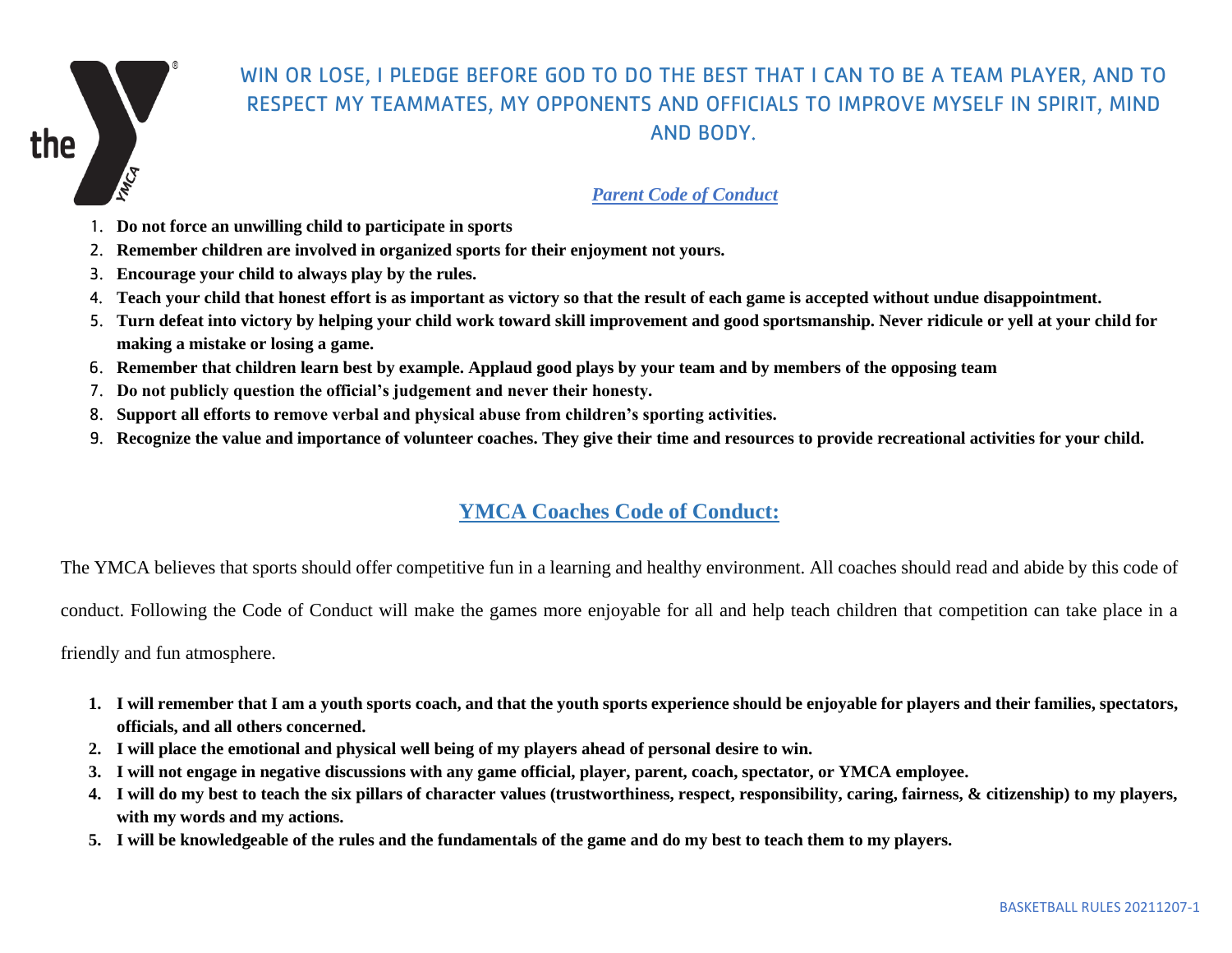- **6. I will abide by all the rules and regulations of the YMCA.**
- **7. I will assure that my players and I recite the sports pledge before each game and shake hands with the opposing team after each game.**
- **8. I will see that any disputes are handled calmly and by the proper procedures and officials.**
- **9. I will not allow my team's parents to act in a way that demonstrates disrespect for the game officials or any member if the opposing team's players, coaches, parents, or spectators.**

**At no time shall the following be used as a form of discipline by coaches, staff, or other volunteers in youth sports programs:**

- **A. Restriction of Water**
- **B. Restriction of use of bathroom**
- **C. Physical exercise**
- **D. Harsh, demeaning or negative yelling**
- **E. Physical force**

#### **YMCA Players Code of Conduct**

- **1. I will not argue calls with officials, my coach, or parents during the game**
	- **2. I will listen and show respect to what my coach asks of me**
		- **3. I will respect my teammates as well as my opponents**
	- **4. I will not trash talk-including making fun of opponents**
		- **5. I will respect officials at all times**
		- **6. I will have a positive attitude at all times**

## *Mission Statement*

#### *To put Christian principles into practice through programs that build healthy spirit, mind body for all.*

#### **Discipline actions**

The YMCA reserves the right to warn, suspend, expel, terminate any member, guest, or program participant in the following situations:

- 1. Failure to follow YMCA Behavior standards or from violation of any other posted, published, or communicated rules or policies at a YMCA branch or program/event.
- 2. If a person has been convicted of any crime involving sexual abuse, is or has been a registered sex offender, has been convicted of any offense relating to the use, sale, possession, or transportation of narcotics or habit forming and/or dangerous drugs, or is presently or habitually under the influence of dangerous drugs or chemicals, narcotics, or intoxicating beverages.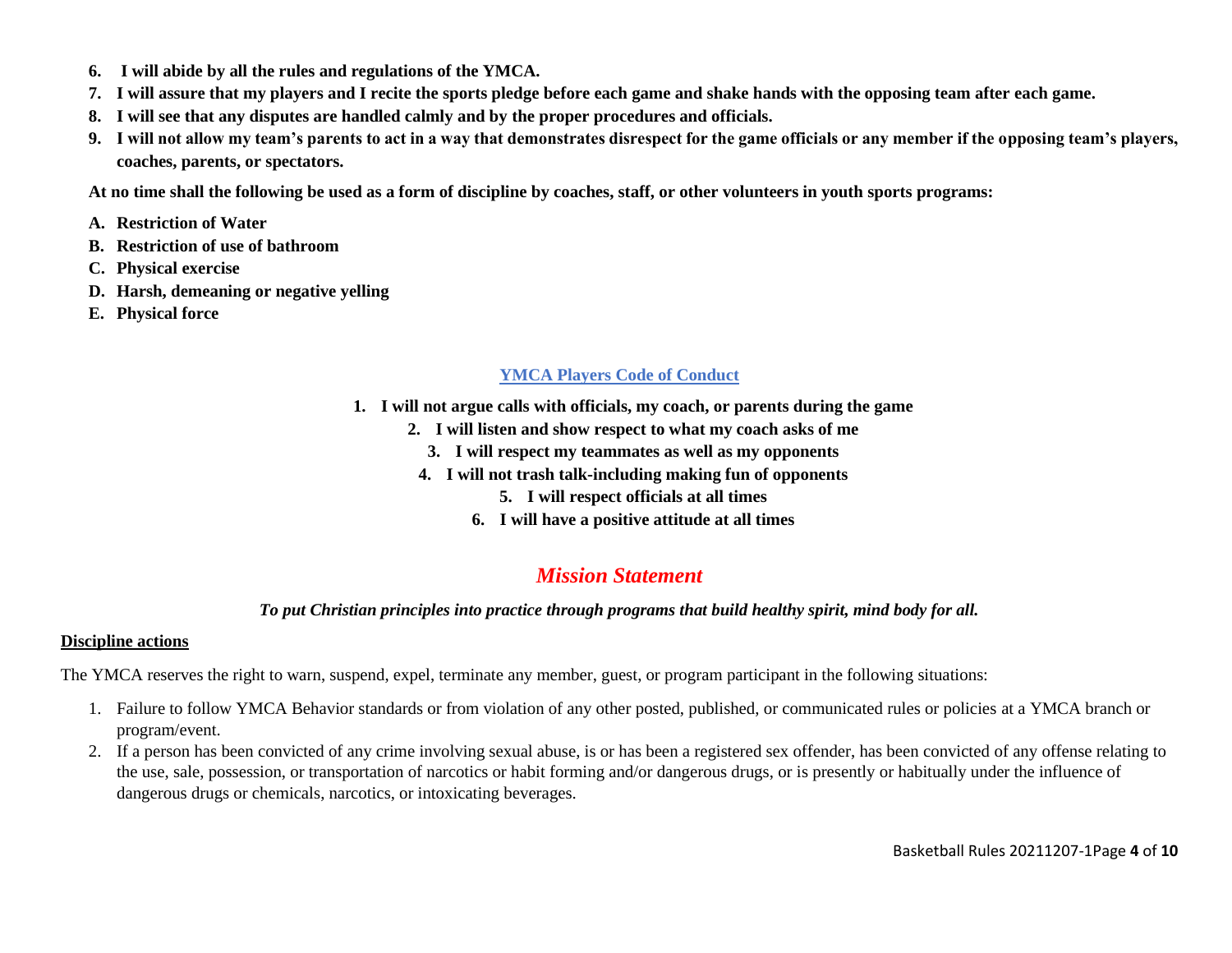- 3. If a person requires an inordinate amount of attention from the staff thereby causing inadequate levels of supervision for the remainder of the participants or members.
- 4. If a person's behavior is determined to be inappropriate within the scope and spirit of the YMCA values.
- 5. For any reason within the discretion of YMCA management.

#### **Prohibited actions specifically include but are not limited to:**

- 1. Unlawful, abusive, derogatory, harassing, unwelcome and/or obscene language or behavior.
- 2. Threats of harm, verbal abuse, physical aggression, or violent acts. Physical Assault of an official, player, coach, or spectator.
- 3. Behavior which poses a direct threat to themselves or others.
- 4. Actions based on an individual's sex, race, ethnicity, age, religion, disability, sexual orientation, or any other legally protected status.
- 5. Openly carrying or concealing of any weapons, devices or objects which may be used as a weapon at a YMCA location or at a YMCA sponsored event or activity. All YMCA facilities have \$30.06 and \$30.07, Texas Penal Code signage posted.
- 6. Smoking, the use of tobacco, or the use of products intended to mimic smoking or tobacco products while in, on, or around YMCA property, program, or events.
- 7. Using or possessing alcohol or illegal chemicals on YMCA property, in YMCA vehicles, or at YMCA- sponsored programs/events.
- 8. Theft or behavior that results in destruction or loss of property.
- 9. Harassment/intimidation by words, gestures, body language, or menacing behavior.
- 10. Sexually explicit conversation or behavior.
- 11. Unsafe, inappropriate, immodest, or sexually revealing attire.
- 12. Loitering within or on the grounds of the YMCA.
- 13. Accessing or permitting access to the YMCA facility without signing-in.
- 14. Using equipment for other than its intended purposes or not following safety instructions. Equipment orientations are available to all members; YMCA staff members are eager to be of assistance.

#### **Procedures**

- 1. If there is an incident during any game the official and/or field supervisor shall report the incident at the earliest possible time to the Sports Director.
- 2. The Sports Director shall review and investigate the report(s) as submitted, and upon proper investigation shall determine the seriousness of the alleged incident in a timely manner.
- 3. While an incident is being reviewed, involved parties may be temporarily suspended to allow all parties to cool off and ensure adequate time to reach a decision.
- 4. The nature, degree and circumstances of behavior will be considered on a case-by-case basis.
- 5. The Sports Director has the right to warn, suspend, expel, restrict, or terminate a person's involvement with the YMCA.
- 6. If one branch suspends/terminates a volunteer/contractor, the decision shall apply to all YMCA of Metropolitan Dallas locations. For this reason, volunteers or contracted officials who are suspended/terminated will have a flag (DNR) placed on their volunteer/contractor file so other YMCA branches do not utilize that volunteer/contractor file.
- 7. If a parent or spectator is suspended/terminated they will receive a written notice, referencing the YMCA Behavior Policy which will detail any restrictions to the person's involvement with the YMCA and/or program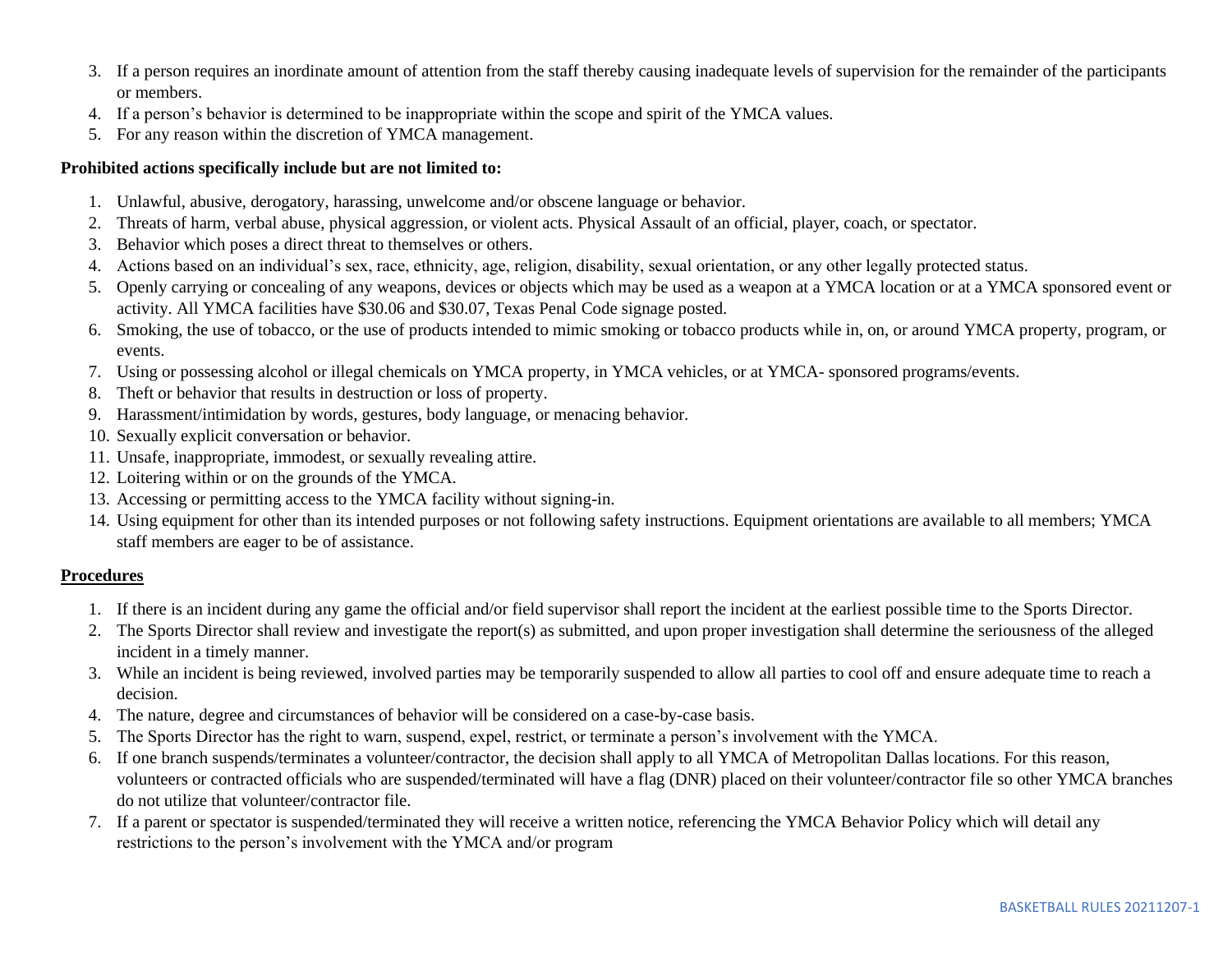#### **Appeals**

Any person who has been suspended and/or terminated may submit an appeal to the YMCA Sports Director within two weeks of the decision. Appeals should be delivered to the Sports Director via email and will be reviewed by the Sports POD to determine if an appeal will be granted. If an appeal is granted, the appeal will be heard by the Association Sports POD, which may include the Branch Executive and other YMCA leadership.

#### **Player Eligibility**

- 1. If a team is found to have an ineligible player on their team, the following actions will take place:
	- a. The team will forfeit all games played with the illegal player on their team.
	- b. The coach will be suspended 2 games for the first offence. On the second offence the coach will be suspended the remainder of the season, including the tournament.
	- c. The ineligible player will be suspended from the league for the remainder of the season.

#### **Technical Fouls**

If a team, player, or coach receives a technical foul, the opposing team will receive two free throws and possession of the ball at half court. The opposing coach will decide on who the shooter will be.

- a. **One technical foul on one player** will result in the player in question being automatically substituted out. The amount of time that the player in question sits will be determined by the coaching staff.
- b. **One technical foul on a coach** will result in the coach losing all coaching privileges and will have to remain seated for the remainder of the game.
- c. **Two technical fouls** on a coach or player will result in that person being **ejected from the game and the facility**. This will also result in a one game suspension. Suspensions will carry over from one season to the next, if necessary.
- d. **Three technical fouls** on one team in one game will result in a forfeit.

#### **Flagrant Foul**

If a player receives a flagrant foul, the opposing team will receive two free throws and possession at the point of interruption, the player committing the foul will be ejected. The opposing coach will not have a choice on who the shooter will be.

## **Youth Basketball League Bylaws**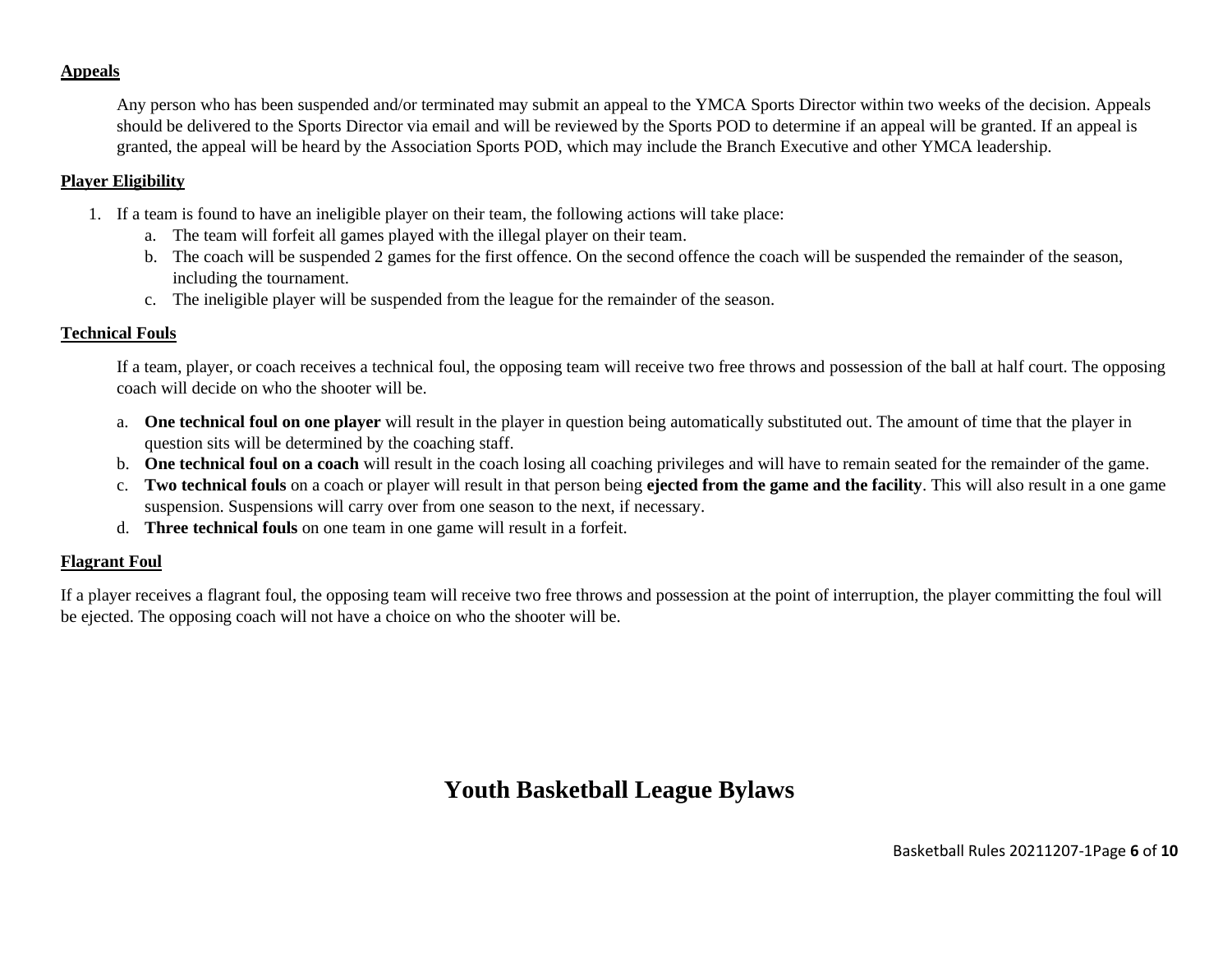#### **Rules & Timing**

#### **PreK-Kindergarten**

- **1.** Games will be played with 5 players on the courts
	- a. Minimum of (4) players must be present to start the game.
- **2.** We will allow one coach per team on the court.
- **3.** Each player must play at least 50% of the game.
- **4.** 6 Minute Quarters.
	- a. Jump ball will not be used to start the game. Visiting team will get the ball at half court and the home team will get the possession arrow.
	- b. Running clock, except for the last two minutes of the  $4<sup>th</sup>$  Quarter.
	- c. Clock runs no matter what on leads greater than 10.
- **5. Players must guard Man-to Man using colored wristbands.**
- **6.** Defense must be played within the three point line.
	- a. NO PRESS
- **7.** Fouls will not be kept in these divisions. Any player that is fouling excessively will be substituted out of the game for a minimum of 3 minutes. No free throws.
- **8.** Players can not steal off the dribble.
- **9.** Players cannot block shots.
- **10.** There are no turnovers on travels or double dribbles. The referee will stop the play and tell the player what he or she has done wrong. They will take the ball out on the side.
- **11.** There are no 3 second calls.
- **12.** Two timeouts per half. They are 45 seconds long.
- **13.** No Overtime

#### **1 st -2 nd Grade**

- **1.** Each player must play at least 50% of the game.
- **2.** Certified coaches must stay in their team areas unless beckoned on the floor.
- **3.** 8 Minutes Quarters.
	- **a.** Running clock, except for the last two minutes of the 4<sup>th</sup> Quarter.
	- **b.** Clock runs no matter what on leads greater than 10.
- **4. Players must guard Man-to Man using colored wristbands.**
- **5.** Defense must be played starting at half court.
	- **a.** NO PRESS
- **6.** No double teams in the front court.
- **7.** Players can block shots.
- 8. 1<sup>st</sup>-2<sup>nd</sup> Grade Free Throw Game Mechanic- in a shooting foul or bonus situation, the fouled player will shoot one free throw that is worth 2 points (no players in the lane). This will be a dead ball situation with the opposing team inbounding from under the basket after the free throw.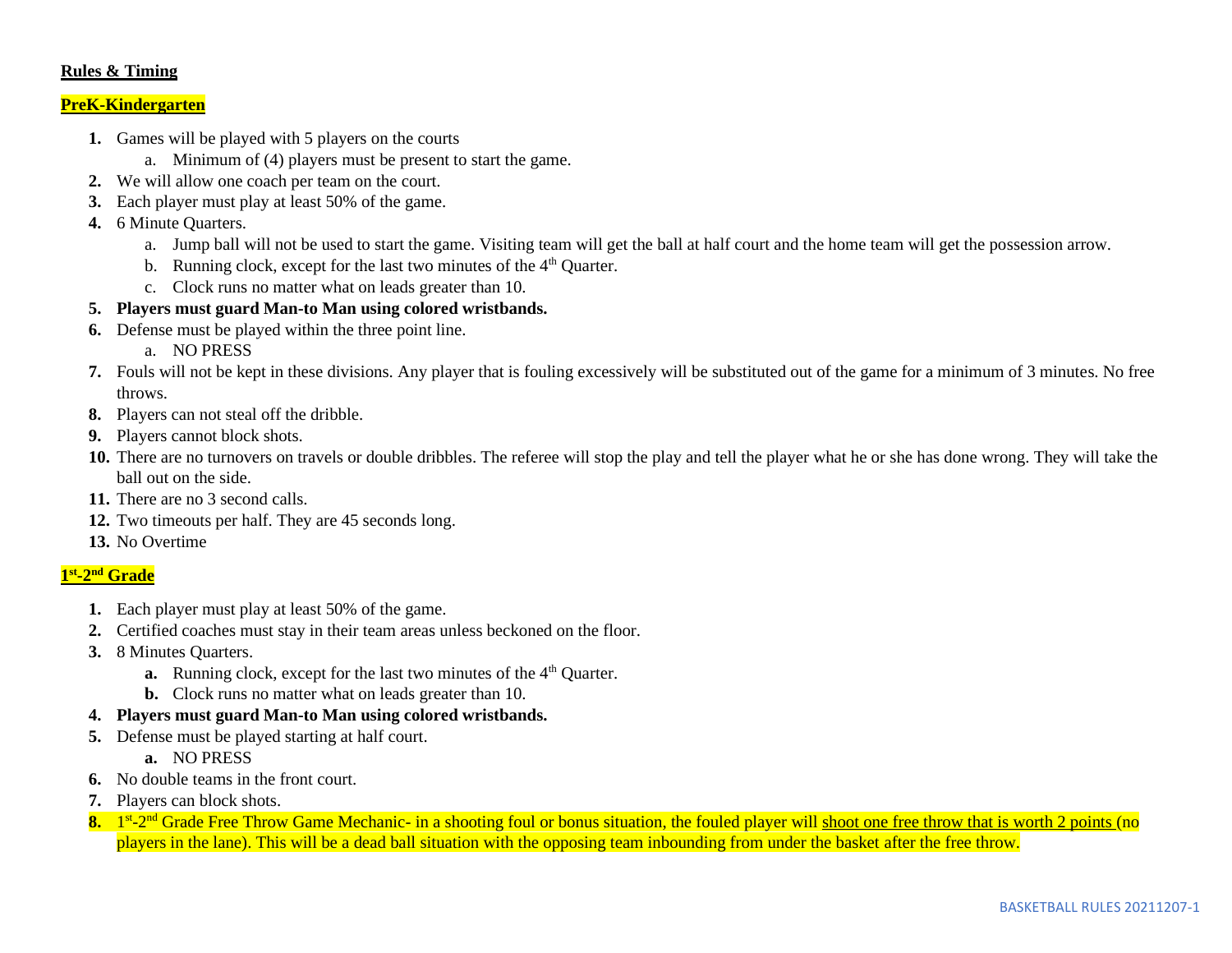- **9.** Players cannot steal off the dribble.
- **10.** There are no 3 second calls.
- **11.** Two timeouts per half. They are 45 seconds long. They cannot be carried over.
- **12.** No Overtime

#### **3 rd -4 th Grade**

- **1.** Each player must play at least 50% of the game.
- **2.** Certified coaches must stay in their team areas unless beckoned on the floor.
- **3.** 10 -minute Quarters
	- a. Running clock, except for the last two minutes of the 4<sup>th</sup> Quarter.
	- b. Clock runs no matter what on leads greater than 10.
	- c. Two timeouts per half. They are 45 seconds long. They cannot be carried over.
	- d. Overtime will be 2 minutes in length.
		- i. In regular season, if no winner after 1st overtime, then the game will be called a TIE.
		- ii.  $**$  In playoffs, 2<sup>nd</sup> overtime will be sudden death\*\*
- **4.** Defense must be played starting at half court.
	- a. You can press the last two minutes of each half. If lead is greater than 10 points no pressing is allowed.

#### **5 th -8 th Grade**

- **1.** Each player must play at least 50% of the game.
- **2.** Certified coaches must stay in their team areas unless beckoned on the floor.
- **3.** 10 Minute Quarters.
	- **a.** Running clock, except for the last two minutes of the 4<sup>th</sup> Quarter
	- **b.** Clock runs no matter what on leads greater than 10.
- **4.** Defense:
	- **a.** You can press the entire game. If lead is greater than 10 points no pressing is allowed.
- **5.** Two timeouts per half. They are 45 seconds long. They cannot be carried over.
- **6.** Overtime will be 2 minutes in length.
	- a. In regular season, if no winner after 1st overtime, then the game will be called at TIE.
	- b. \*\* In playoffs,  $2<sup>nd</sup>$  overtime will be sudden death\*\*

#### **Protests**

- **1.** All protest involving staff/referee judgement will be null & void.
- **2.** If there is a rule interpretation that is not being applied appropriately, head coaches can protest these during the game. Once concluded you cannot protest rule interpretation applications. You must call a time out & indicate to the referee, "I want to protest the rule application". If overturned, you will not be charged a time out. If not overturned, you will be charged a time out. If you are out of time outs you can not protest rule interpretation applications.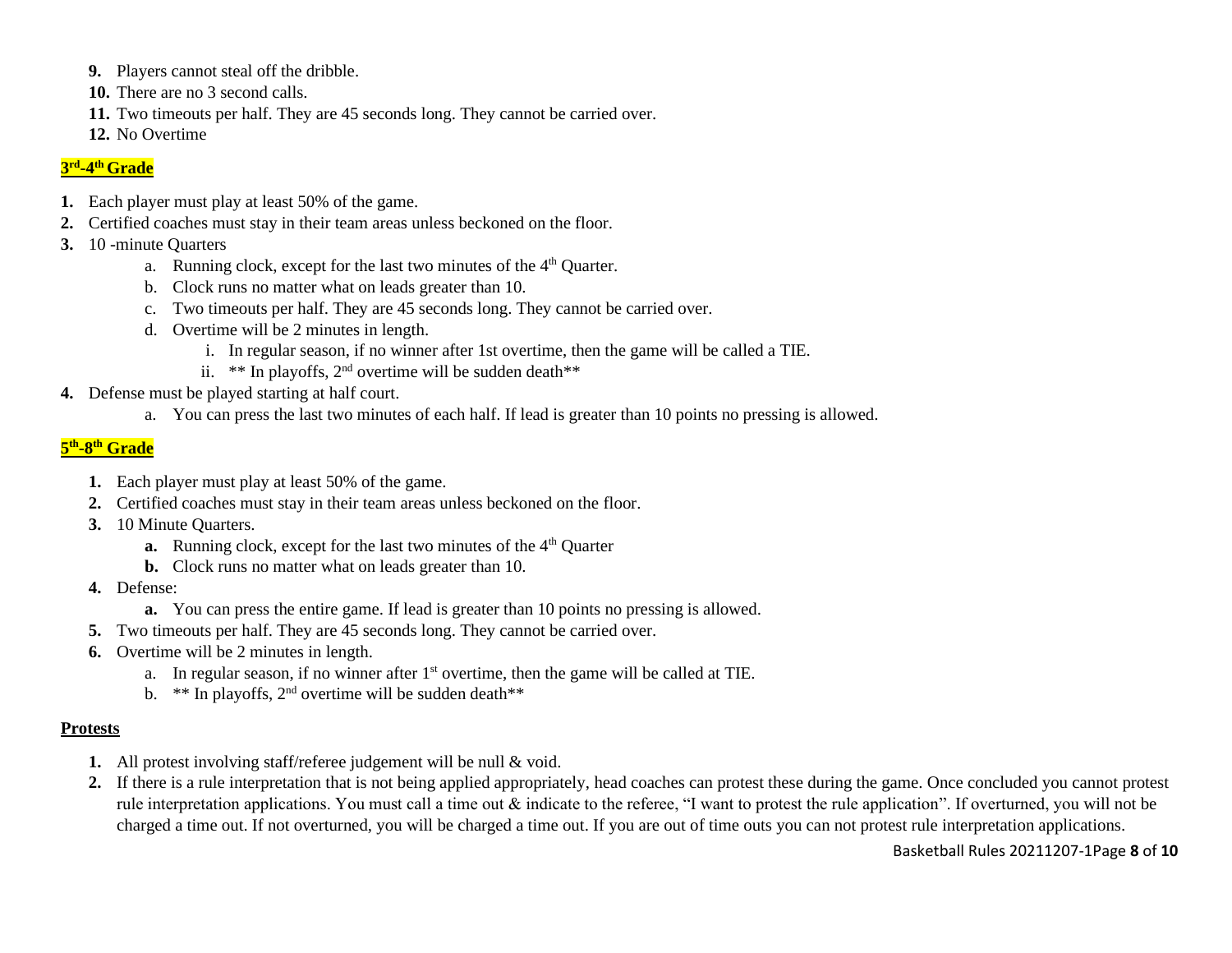**3.** Player eligible is the only item that can be protested before, during, or at the conclusion of a game. To overturn a game the player eligibility protest must be submitted by the head coach AND emailed within 24 hours of the scheduled game. If overturned the offended team will lose all points for that game played with the ineligible player.

#### **Governing Bodies**

- **1.** National Federation of High School rules will be applied when not noted with the YMCA bylaws.
- **2.** Any & all disputes will be resolved by the YMCA Sports Department and will be final!

#### **General Rules & Guidelines**

- **1.** All Players must wear our YMCA uniforms to participate. Teams who do not wear YMCA jerseys will not be allowed to participate unless authorized by the Sports Director.
- **2.** Shorts must be identical in color to the rest of the team.
- **3.** No jewelry- earrings, necklaces, bracelets, etc. Jewelry that is tapped down will not be allowed. Religious and medical-alert medals are not considered jewelry. These items may be worn but must be taped down.
- **4.** Anything on wrist other than wrist/sweat bands is prohibited.
- **5.** No hard or soft casts are allowed.
- **6.** Knee and ankle braces are permitted but all exposed hinges must be covered.
- **7.** Rubber, cloth, or elastic bands may be used to control hair. Hard items including, but not limited to, beads, barrettes and bobby pins, are prohibited.

#### **Participaction**

- **1.** Each player is required to play 50%of the game.
- **2.** If due to injury or fouling out a player is substituted in or out of a quarter, it shall be noted that even though the player(s) may have only played in a fraction of a quarter, it will be counted as a full quarter.

#### **Substitution**

**3.** Substitutions will be halfway through the 1st-3<sup>rd</sup> quarters. Open substitution on any dead ball during the  $4<sup>th</sup>$  quarter.

#### **General Information**

- **4.** Team must have four (4) players to start the game. Forfeit time is five (5) minutes after scheduled game time. Forfeiture is decided by the Gym Monitor. Teams can finish with fewer than they started with.
- **5.** Game balls will be provided.
- **6.** No team may suggest for player(s) to stay at home to have better players at the game. If violated, the team will forfeit that game.